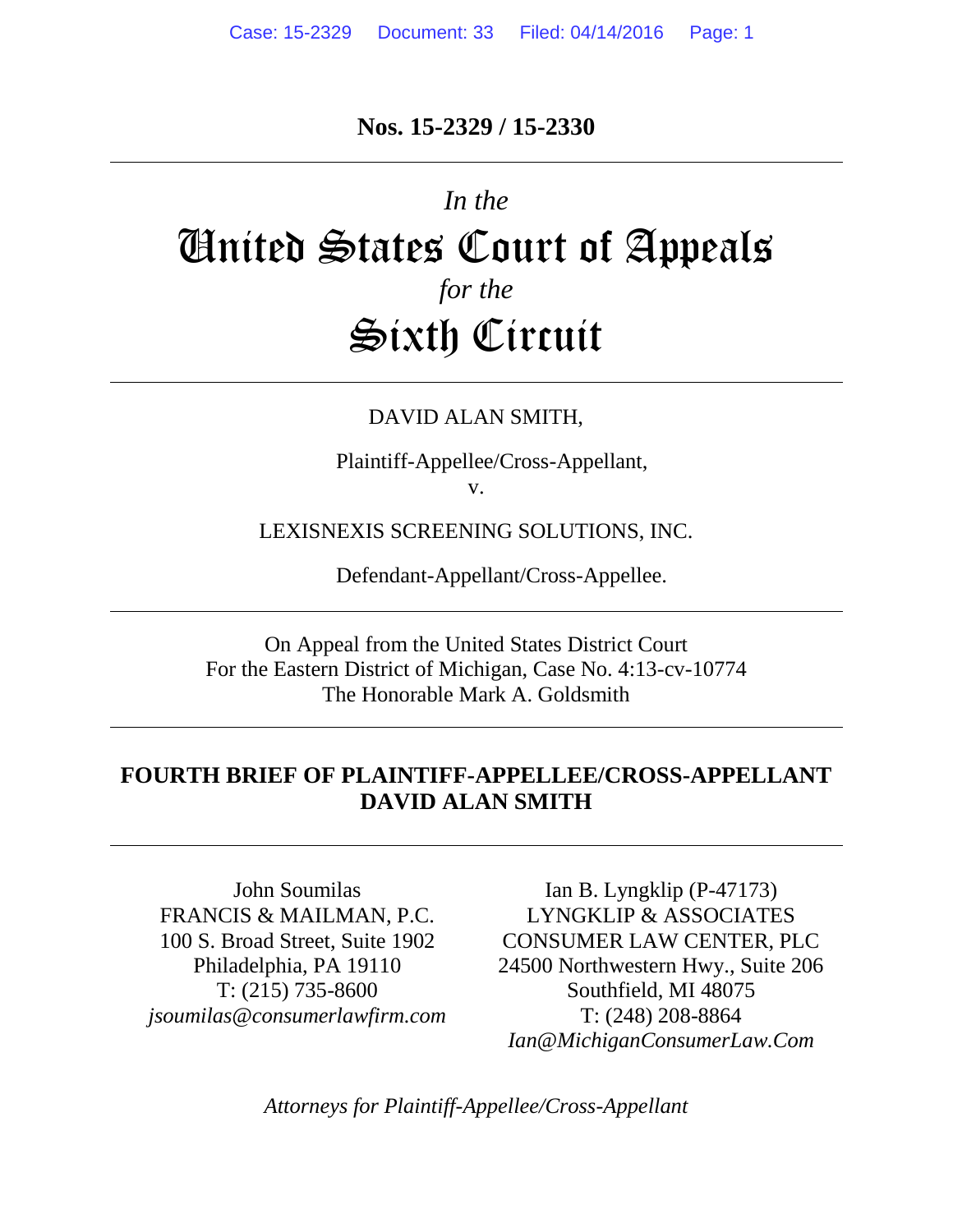# **TABLE OF CONTENTS**

| I.   |                                                                                                                           |                                                                                                                          |  |
|------|---------------------------------------------------------------------------------------------------------------------------|--------------------------------------------------------------------------------------------------------------------------|--|
| II.  | The District Court's Reduction Of The Punitive Damages Award                                                              |                                                                                                                          |  |
|      | 1.                                                                                                                        | Lexis Does Not Dispute That The District Court Applied<br>The Incorrect Legal Standard In Its Reprehensibility Analysis1 |  |
|      | 2.                                                                                                                        | The Evidence At Trial Supports An Inference Of                                                                           |  |
| III. | The Jury's Actual Damages Award Is Fully Supported By<br>The Evidence And Is Not Substantial By Sixth Circuit Standards 5 |                                                                                                                          |  |
|      | 1.                                                                                                                        | The Harm To Plaintiff Inflicted By Lexis's<br><b>Inaccurate Reporting Extends Well Beyond His</b>                        |  |
|      | 2.                                                                                                                        | Whether An Award Is Substantial Is Different                                                                             |  |
|      |                                                                                                                           |                                                                                                                          |  |
|      |                                                                                                                           |                                                                                                                          |  |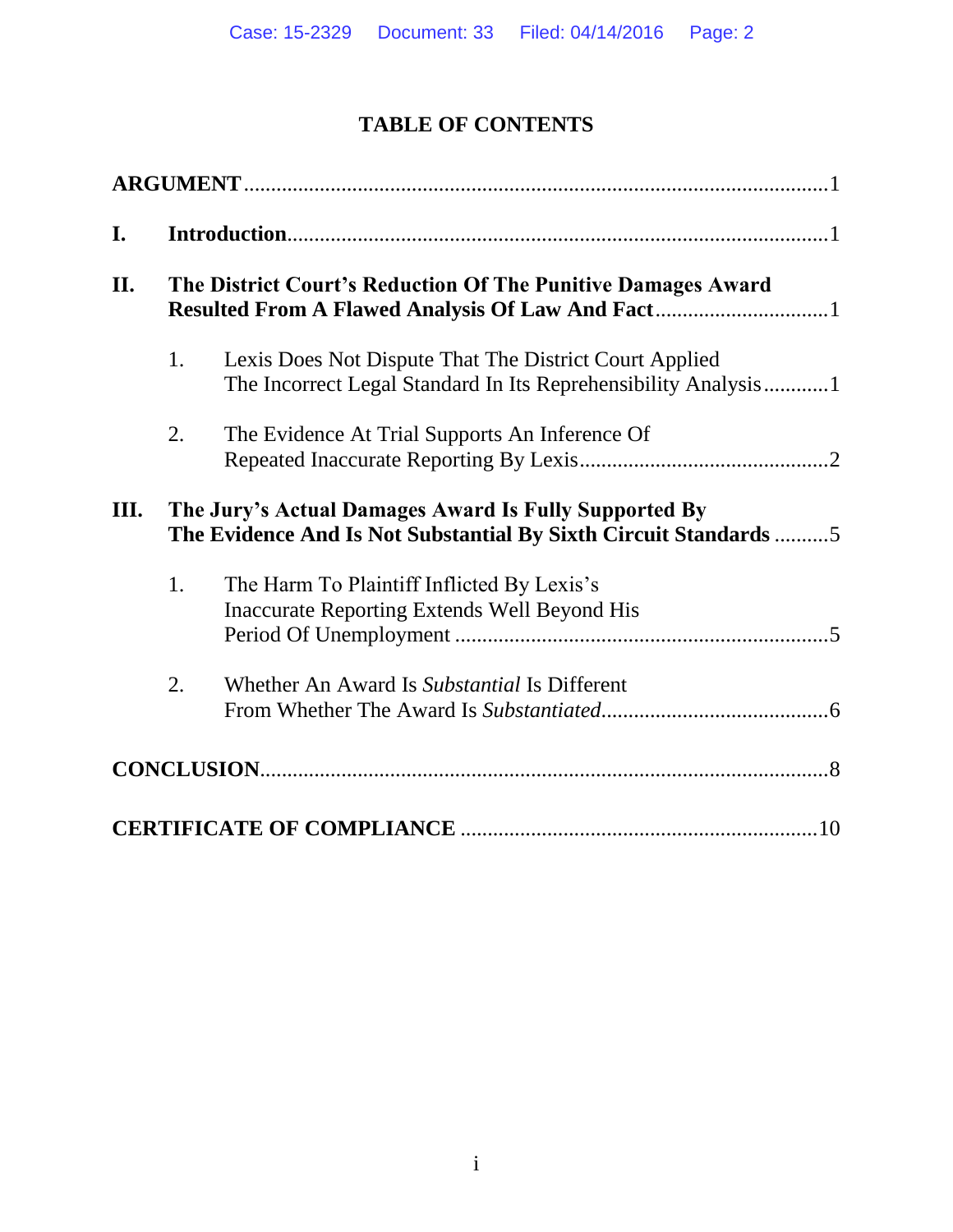# **TABLE OF AUTHORITIES**

# **CASES**

| Bach v. First Union Nat'l Bank,            |  |
|--------------------------------------------|--|
| Cortez v. Trans Union, LLC,                |  |
| Jones v. Illinois Central R. Co.,          |  |
| State Farm Mut. Auto Ins. Co. v. Campbell, |  |
|                                            |  |

# **STATUTES**

|--|--|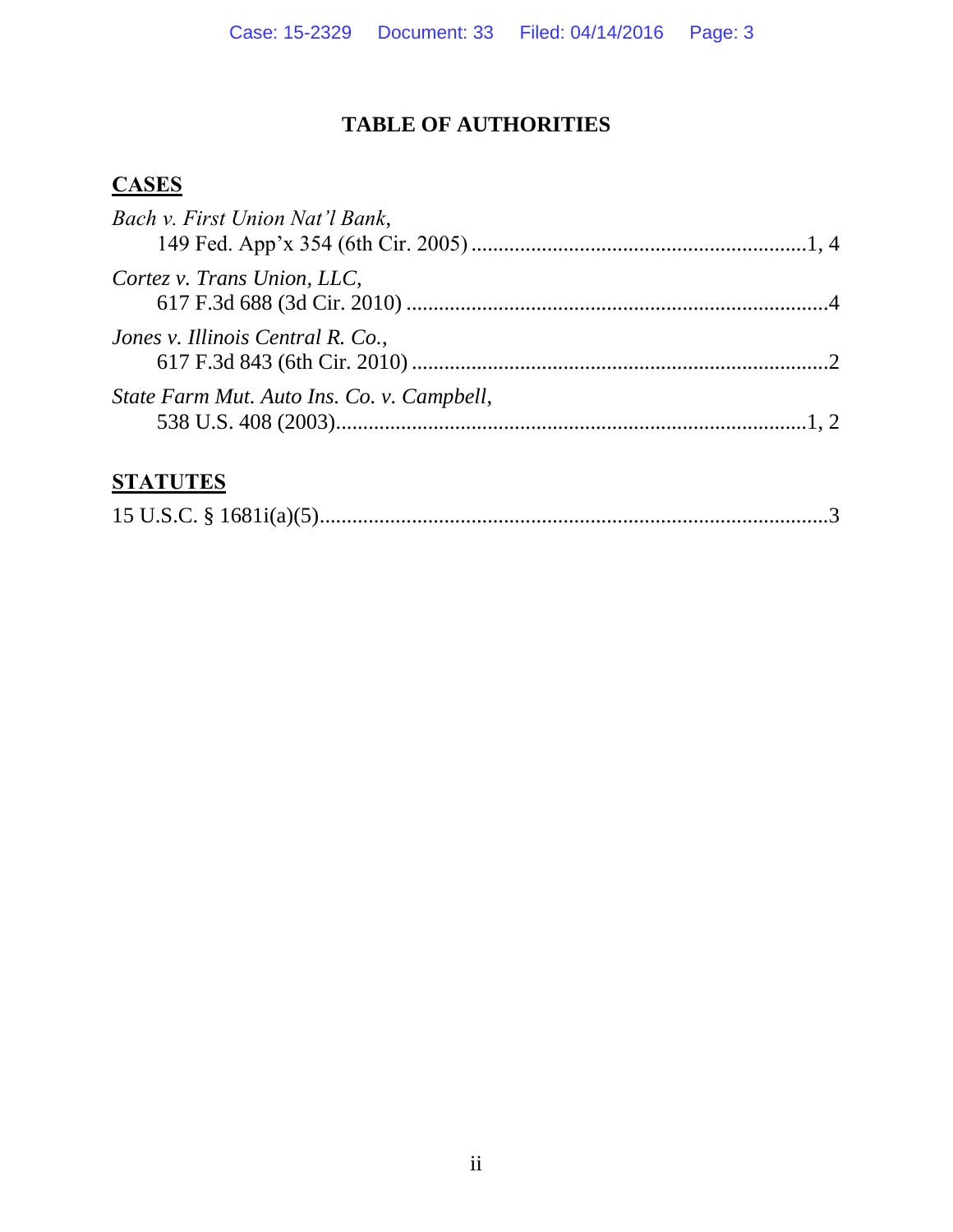#### **ARGUMENT**

#### **I. Introduction**

In his opening brief (the Second Brief in this cross-appeal), David Alan Smith argued that the district court erred in reducing the jury's punitive damages award because it applied an erroneous standard for determining whether one of the *State Farm* reprehensibility factors was satisfied, and because it misclassified the actual damages award as "substantial." The arguments that LexisNexis Risk Solutions, Inc. (Lexis) makes in its responsive brief try to skirt around Smith's argument, and fail to address the reversible error committed by the district court in reducing the jury's constitutionally proper punitive damages award in this case.

#### **II. The District Court's Reduction Of The Punitive Damages Award Resulted From A Flawed Analysis Of Law And Fact**

#### **1. Lexis Does Not Dispute That The District Court Applied The Incorrect Legal Standard In Its Reprehensibility Analysis**

In determining that Lexis's actions were not sufficiently reprehensible to support the jury's punitive damages award, the district court stated that Plaintiff was required to demonstrate that Lexis's actions occurred on a "wide spread scale." Order on Rule 50(b), RE 70, PageID # 1420. In fact, the correct legal standard for this *State Farm* reprehensibility factor is "whether the conduct involved repeated actions or was merely the result of an isolated instance." *Bach v. First Union Nat'l Bank*, 149 Fed. App'x 354, 365 (6th Cir. 2005) (*Bach I*) (citing *State Farm Mut.*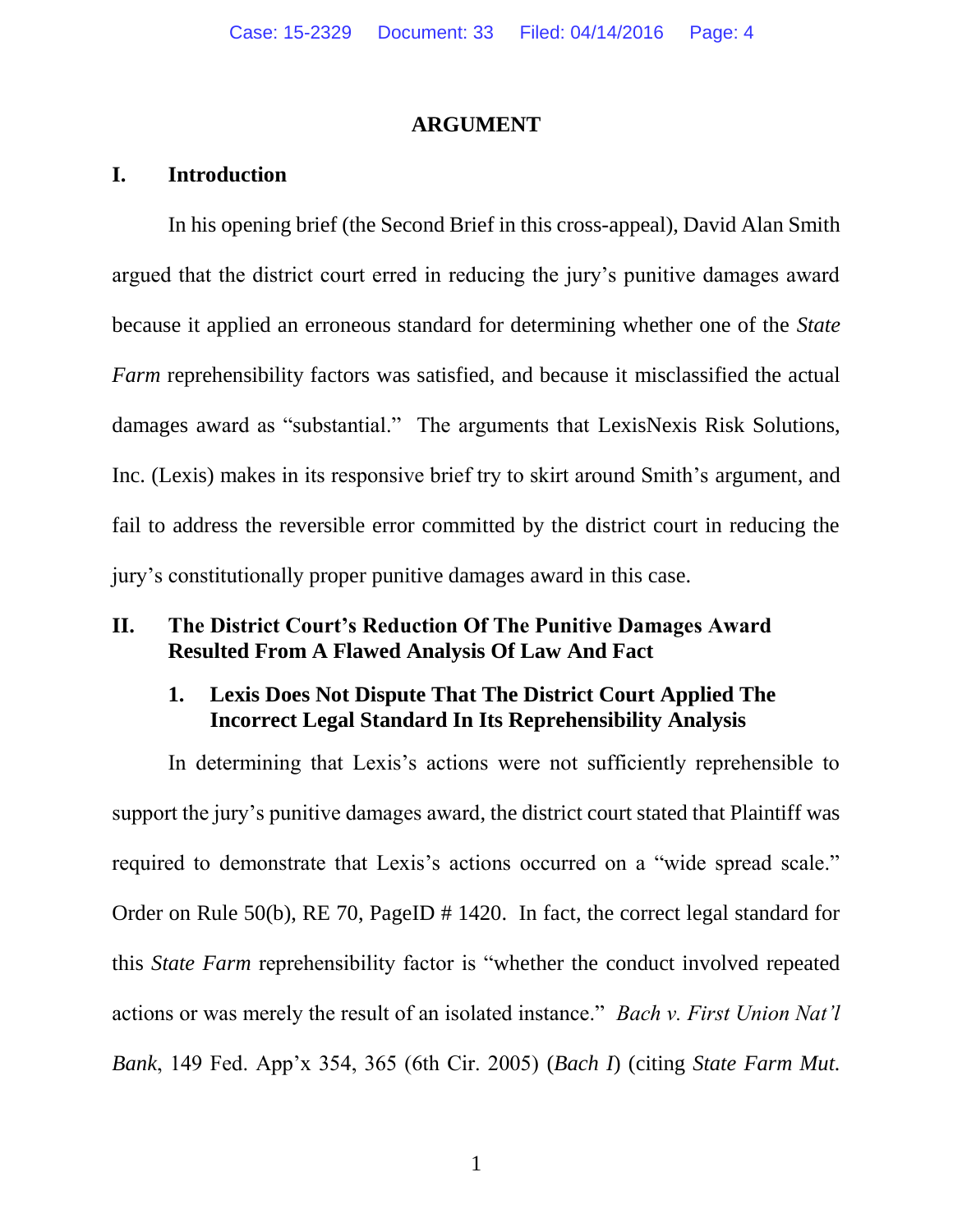*Auto Ins. Co. v. Campbell*, 538 U.S. 408, 418 (2003)). This analysis asks only whether the defendant's conduct was a one-time event, and does not require any showing that the actions were "widespread" or extensive.

Lexis does not, and cannot, dispute that the district court used the incorrect standard. Use of the incorrect legal standard is reversible error, and grounds to reinstate the jury's award. *Jones v. Illinois Central R. Co.*, 617 F.3d 843, 850 (6th Cir. 2010). Because the district court here held Smith to an unreasonably high standard, and because there was evidence of "repeat action" at trial, the district court's reduction of the punitive damages award should be reversed, and the jury's punitive damages verdict should be reinstated.

## **2. The Evidence At Trial Supports An Inference Of Repeated Inaccurate Reporting By Lexis**

Lexis also argues that the evidence at trial does not show any repeat action, but that position is mistaken. Smith's case was not a one-time event. The evidence at trial was clear that Lexis repeatedly treated other consumers in the same way as Smith, by uniformly failing to require its employer-customers to provide middle names, never using the middles names already available from other sources, and always matching criminal records to consumers using *only* first name, last name and date of birth. Jury Trial Transcript (Tr.), RE 48, PageID ## 740-49, 753-55, 769-70, 807-09. These were the actions that gave rise to the FCRA violation in this case,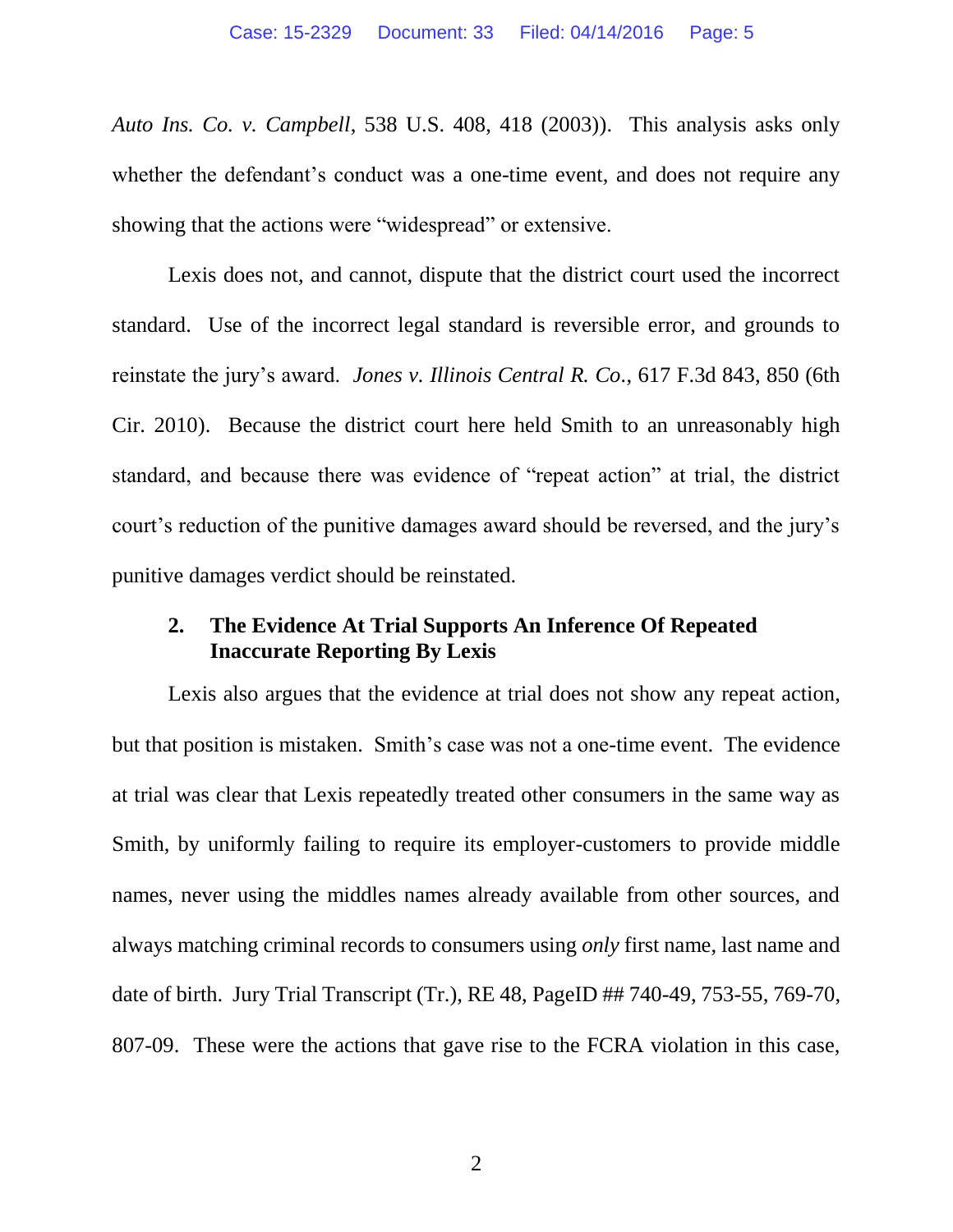and as the jury recognized, these were repeat actions stemming from poor policies and practices, not from any isolated instance of human error.

Lexis also misconstrues the evidence concerning nearly 800 cases (in only four states) where Lexis's own records show that Lexis determined that criminal record information appearing on those 800 consumer reports was misattributed, *and had to be removed from the disputing consumers' files*. Trial Exs. 10-13, App. ## 046-071. If those criminal records were accurate, they would not have been removed from the disputing consumers' files. On the other hand, if they could not have been verified as belonging to the disputing consumers, the FCRA requires that they must be removed. 15 U.S.C. § 1681 $i(a)(5)$ .<sup>1</sup> That is the very essence of Smith's claim – that misattributed criminal records information was put in his file by Lexis, but was removed only after he disputed, and after the harm was done.

Lexis speculates that there might have been other reasons why some of the criminal records, disputed as being attributed to the wrong person, were removed from nearly 800 consumer reports. Lexis's witness at trial, however, could not

 $\overline{a}$ 

<sup>1</sup> **Treatment of inaccurate or unverifiable information**

**<sup>(</sup>A) In general** If, after any reinvestigation under paragraph (1) of any information disputed by a consumer, an item of the information is found to be inaccurate or incomplete or cannot be verified, the consumer reporting agency shall— **(i)** promptly delete that item of information from the file of the consumer . . . . (emphasis added). 15 U.S.C. § 1681i(a)(5).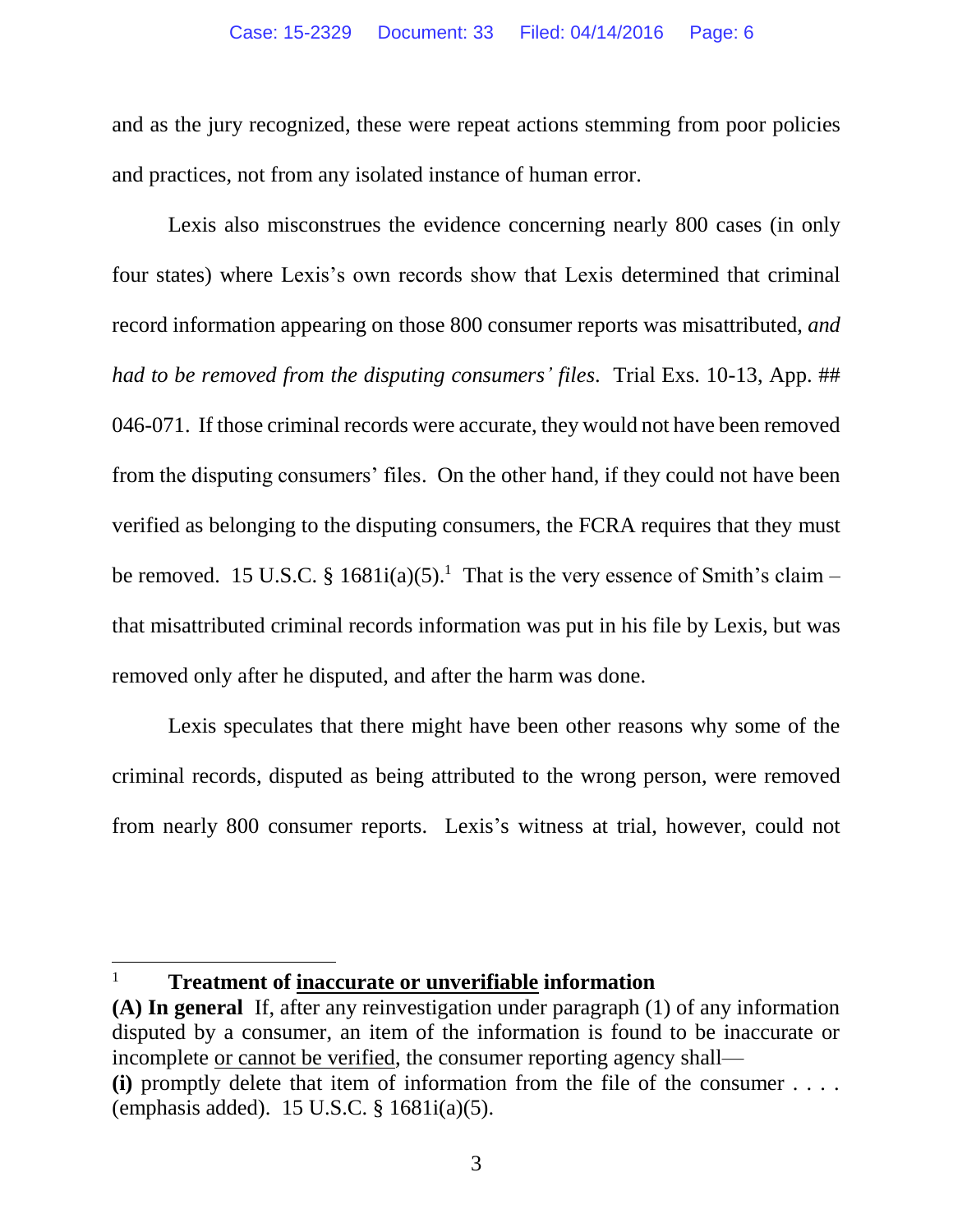confirm a single instance when other reasons caused the removal of a record. Tr., RE 48, PageID ## 812-14.

Moreover, the "other reasons" about which Lexis now speculates (for example, Lexis being unable to reach a conclusion within 30 days) do not help Lexis's case, because there are "inherent dangers in including any information in a [consumer] report that the credit reporting agency cannot confirm is related to a particular consumer." *Cortez v. Trans Union, LLC*, 617 F.3d 688, 710 (3d Cir. 2010) (affirming liability under FCRA section 1681e(b), the same claim as in the case at bar, where a consumer reporting agency could not confirm that a particular criminal/terrorist alert related to the person about whom it sold a report to a third party). When Lexis cannot even reach a conclusion that a record is properly attributed *within 30 days after a dispute*, it cannot seriously argue that it had confirmed that it was properly attributed in the first instance when it originally included that criminal record in that consumer's file.

In sum, there was sufficient evidence of Lexis's repeat action of misattributing criminal records in violation of the FCRA. Smith's case was surely not "an isolated instance." *Bach I*, 149 Fed. App'x at 365. The district court erred in holding Smith to a higher and undefined standard of "widespread" violations.

4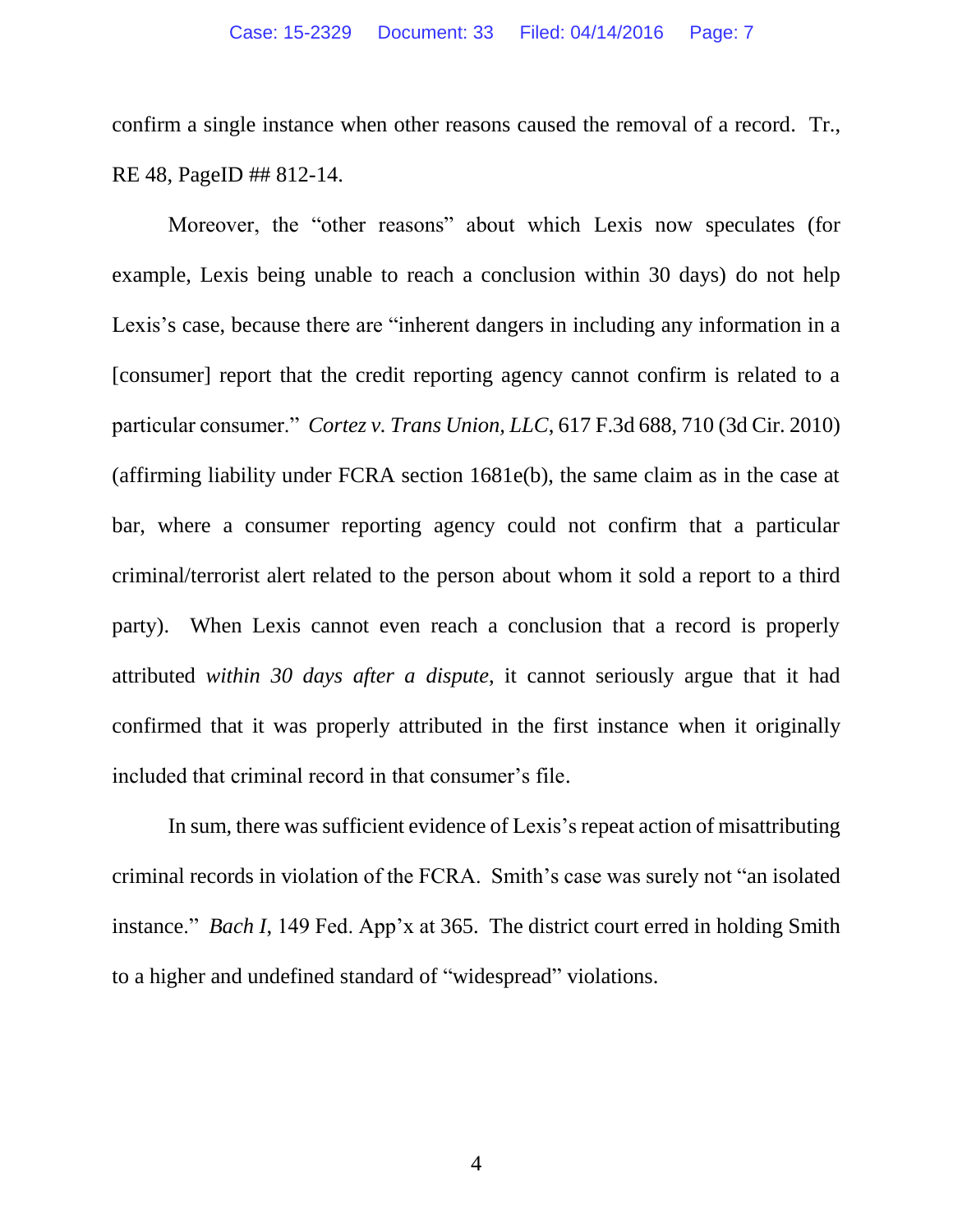# **III. The Jury's Actual Damages Award Is Fully Supported By The Evidence And Is Not Substantial By Sixth Circuit Standards**

## **1. The Harm To Plaintiff Inflicted By Lexis's Inaccurate Reporting Extends Well Beyond His Period Of Unemployment**

Lexis argues that \$75,000 was too generous a compensatory damages award for purpose of this case, allegedly because Smith's period of unemployment was relatively short. That contention misconstrues the evidence of harm in this case, and it is also irrelevant to the question of whether the punitive damages award was excessive because the compensatory damages award was purportedly "substantial," as the district court erroneously found.

Contrary to Lexis's view, Smith's harm in this case cannot properly be measured by only the period of unemployment. Very serious harm to a person's good name and reputation can be caused in a matter of seconds. Here the jury understood that Lexis in fact caused Smith serious emotional and reputational harm that was weighty and long-lasting.

The evidence demonstrated that Smith was ashamed and humiliated in front of his wife and his mother-in-law, from whom he had to borrow money in order to live while unemployed. Tr., RE 47, PageID # 601-02, 665-66. This type of harm does not simply evaporate once a person is back at work. Smith had been trusted by his employer with keys to client locations and blank checks. *Id.* at PageID ## 580-81. That type of trust was never restored after the Lexis report. *Id.* at PageID ##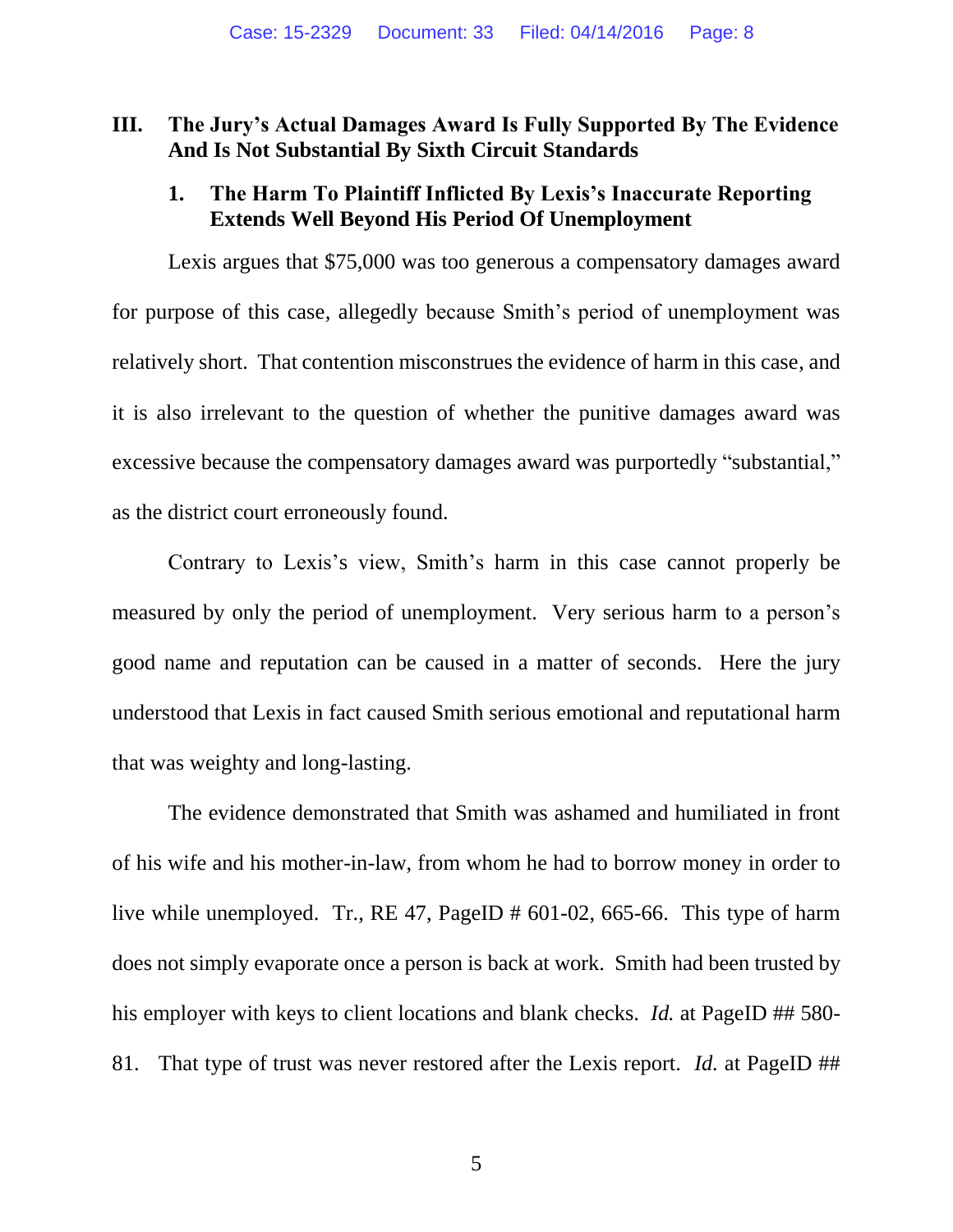603-04. Smith lives and works in a small community in the Upper Peninsula of Michigan. *Id.* at PageID ## 576-77. He was made fun of as a "favorite felon" at a client store in the presence of approximately 20 people. *Id.* at PageID ## 604, 607-08. That type of blow to a person's reputation in a small community lasts well beyond the time that a person is out of work.

The jury understood that the harm to Smith's good name and reputation, and also the emotional harm that he suffered, could not neatly be bracketed between the date he was sent home (in front of his new and old colleagues) and the date he resumed employment. Moreover, emotional and reputational harm is simply not a matter of measuring days of unemployment. Lexis simply misconstrues the factual record when it suggests that the compensatory damages award was not substantiated by the evidence. It was. Lexis cannot now un-ring this bell – the damage is done. And the damages to Smith went well beyond his period of unemployment.

# **2. Whether An Award Is** *Substantial* **Is Different From Whether The Award Is** *Substantiated*

Ultimately, however, Lexis's argument that the compensatory damages award was allegedly not *substantiated* by the factual record is not germane to the question of whether the punitive damages award was excessive because the compensatory damages award was purportedly *substantial*. "Substantial" relates to the monetary size of the award, not to the weight or sufficiency of the evidence supporting that award.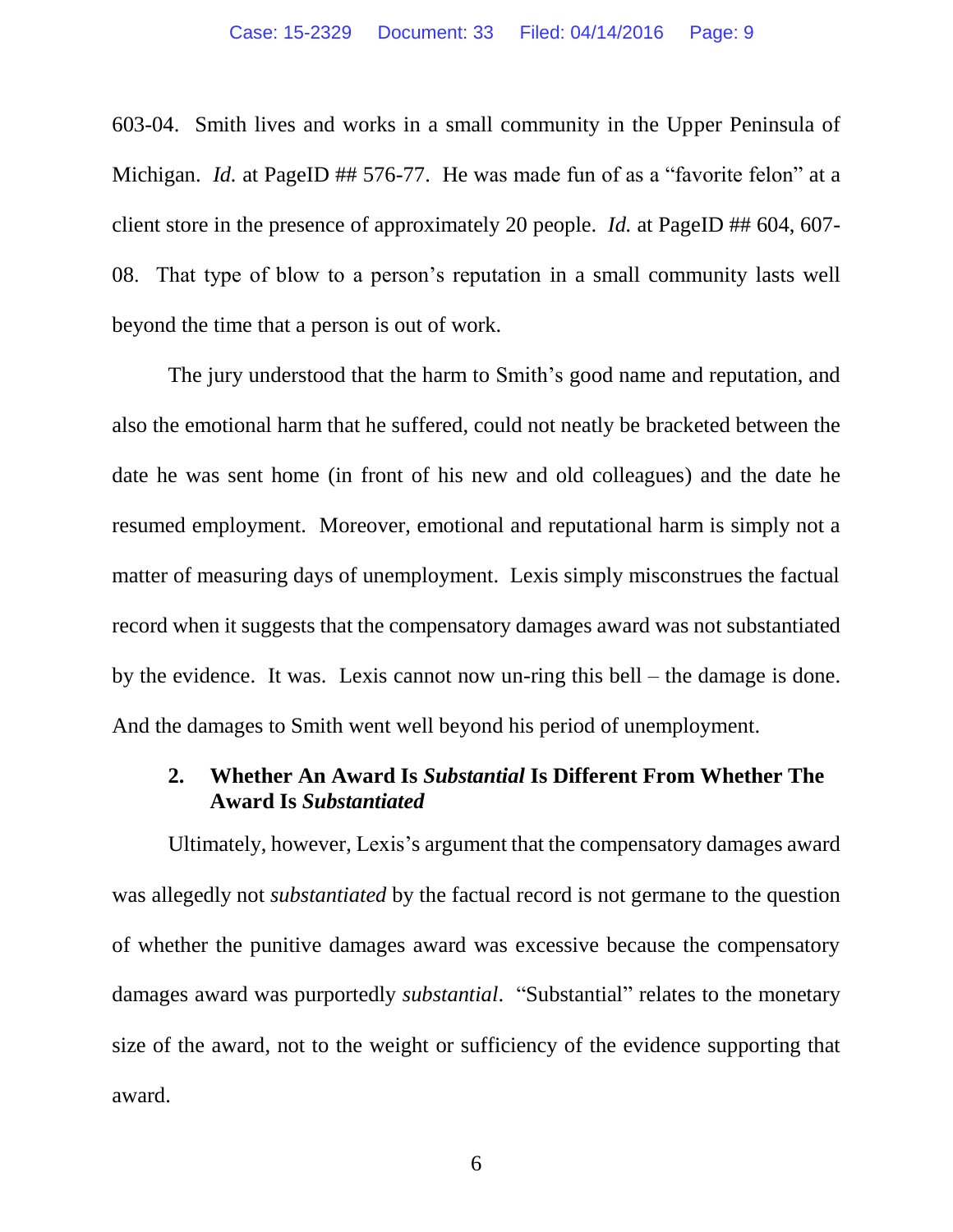In his opening brief, Smith cited to authority from this Circuit and others discussing the much larger compensatory damages awards that courts have deemed to be substantial. *See* Second Brief at pp. 48-49. Lexis does not cite to any authority to the contrary, or any case finding a five-figure compensatory damages award to be substantial. The decisions cited by Smith which discuss whether a compensatory award is substantial generally do not focus upon how sufficient or weighty the evidence was supporting the compensatory award. Those decisions seek to assess whether the size of the total award (compensatory and punitive) will have an appropriate impact upon the wrongdoer.

The notion that "substantial" is tied to the sufficiency or weight of the facts underpinning compensatory damages in any particular case is also unsupported by any authority cited by Lexis. Furthermore, that notion makes little sense, given the objectives of punitive damages, which are to deter and punish a wrongdoer. In civil litigation, deterrence and punishment are meted out by the amount of money a wrongdoer has to pay. Courts look to whether the amount of money a wrongdoer has to pay in a verdict consisting of both compensatory and punitive damages will properly serve to deter and punish that party. While a given award may be substantial for a small company and insubstantial for a larger one, there is no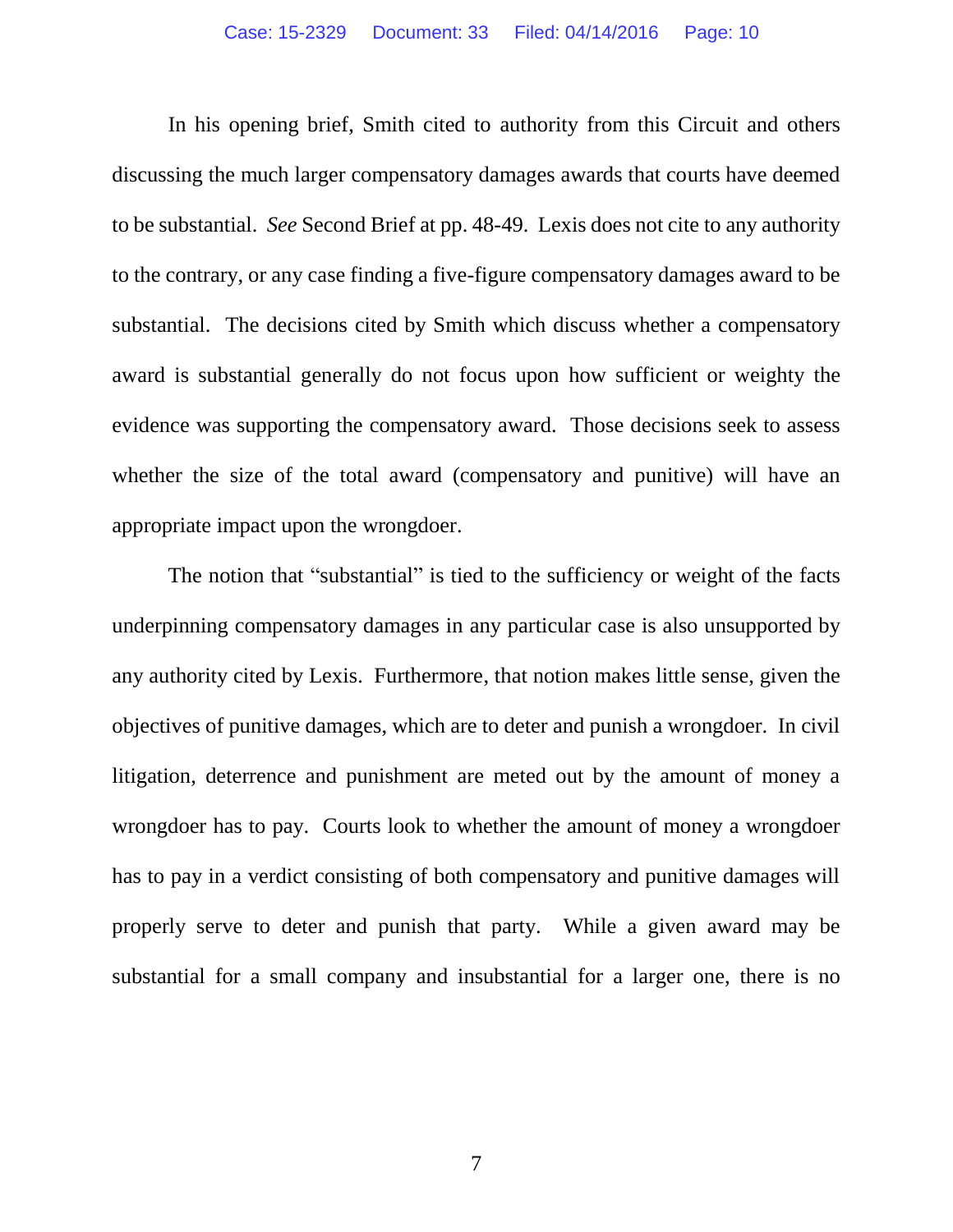argument in this case that Lexis is unable to withstand a total award of \$75,000 in compensatory damages and \$300,000 in punitive damages. 2

Once liability is established, compensatory damages are upheld, and the only issue remaining is the size of the punitive damages award, there is no constitutional purpose to revisit prior analysis of the sufficiency or weight of the evidence supporting compensatory damages. In espousing this view, Lexis is simply recycling its arguments against compensatory damages. Those arguments have no merit, and no place in a constitutional analysis concerning the size of a punitive damages award in any event.

#### **CONCLUSION**

This Court should reinstate the jury's punitive damages verdict in this case and find that \$75,000 in compensatory damages is not so substantial as to require a constitutional reduction of a \$300,000 punitive damages award.

Respectfully submitted,

DAVID ALAN SMITH

*s/ John Soumilas* John Soumilas FRANCIS & MAILMAN, P.C. 100 S. Broad Street, Suite 1902 Philadelphia PA 19110

 $\overline{a}$ 

<sup>2</sup> Indeed, the evidence at trial was that Lexis is a national company that sells over twenty million background reports every year. Tr., RE 48, PageID # 732. Lexis is now, and was at the time of trial, a part of the Symphony Technology Group with over \$2 billion in revenue. *Id.*; http://www.symphonytg.com/about.php.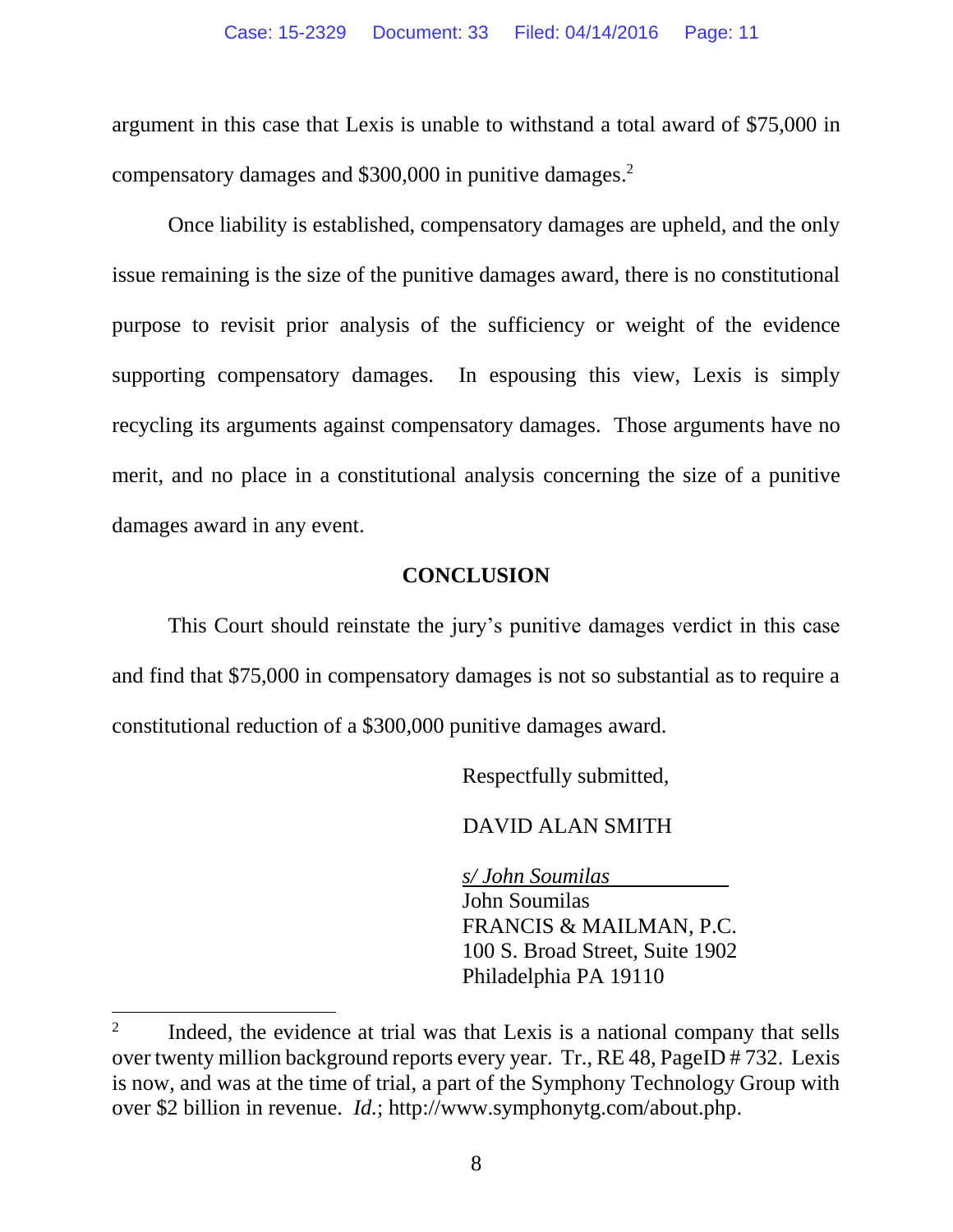T: (215) 735-8600 *[jsoumilas@consumerlawfirm.com](mailto:jsoumilas@consumerlawfirm.com)*

Ian B. Lyngklip (P-47173) LYNGKLIP & ASSOCIATES CONSUMER LAW CENTER, PLC 24500 Northwestern Hwy., Suite 206 Southfield, MI 48075 T: (248) 208-8864 *Ian@MichiganConsumerLaw.Com*

*Attorneys for Plaintiff-Appellee/ Cross-Appellant*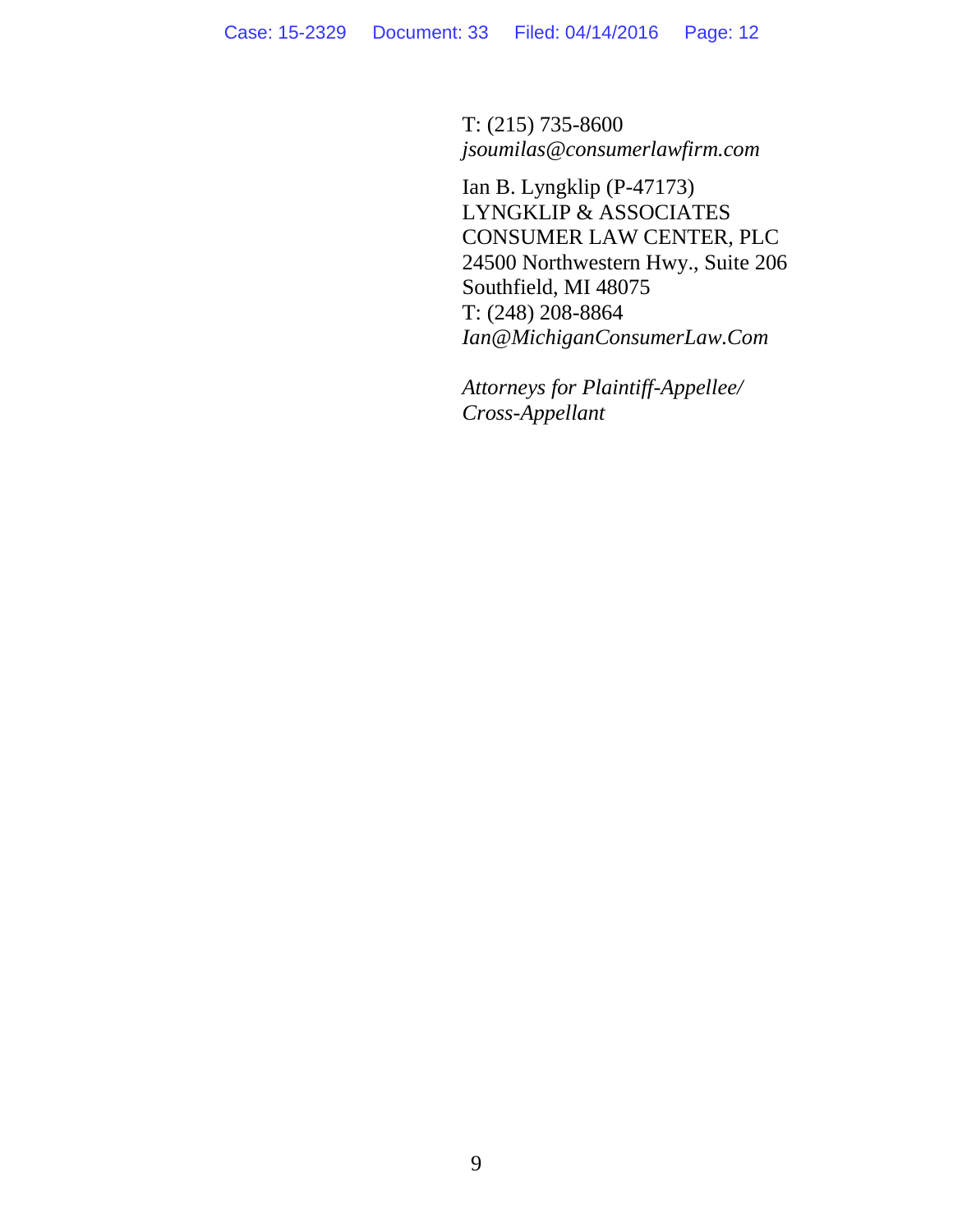# **CERTIFICATE OF COMPLIANCE**

1. This brief complies with the type-volume limitation of Fed. R. App. P.  $32(a)(7)(B)$  because the brief contains 1,862 words (according to the word processing software, Microsoft Word, which was used to prepare the brief), excluding the parts of the brief exempted by Fed. R. App. P.  $32(a)(7)(B)(iii)$ .

2. This brief complies with the typeface requirements of Fed. R. App. P. 32(a)(5) and the type style requirements of Fed. R. App. P. 32(a)(6) because the brief has been prepared in a proportionally spaced typeface using Microsoft Word 2010 in plain, 14-point Times New Roman typeface; footnotes appear in plain, 14-point Times New Roman typeface.

> *s/ John Soumilas* John Soumilas

Dated: April 14, 2016